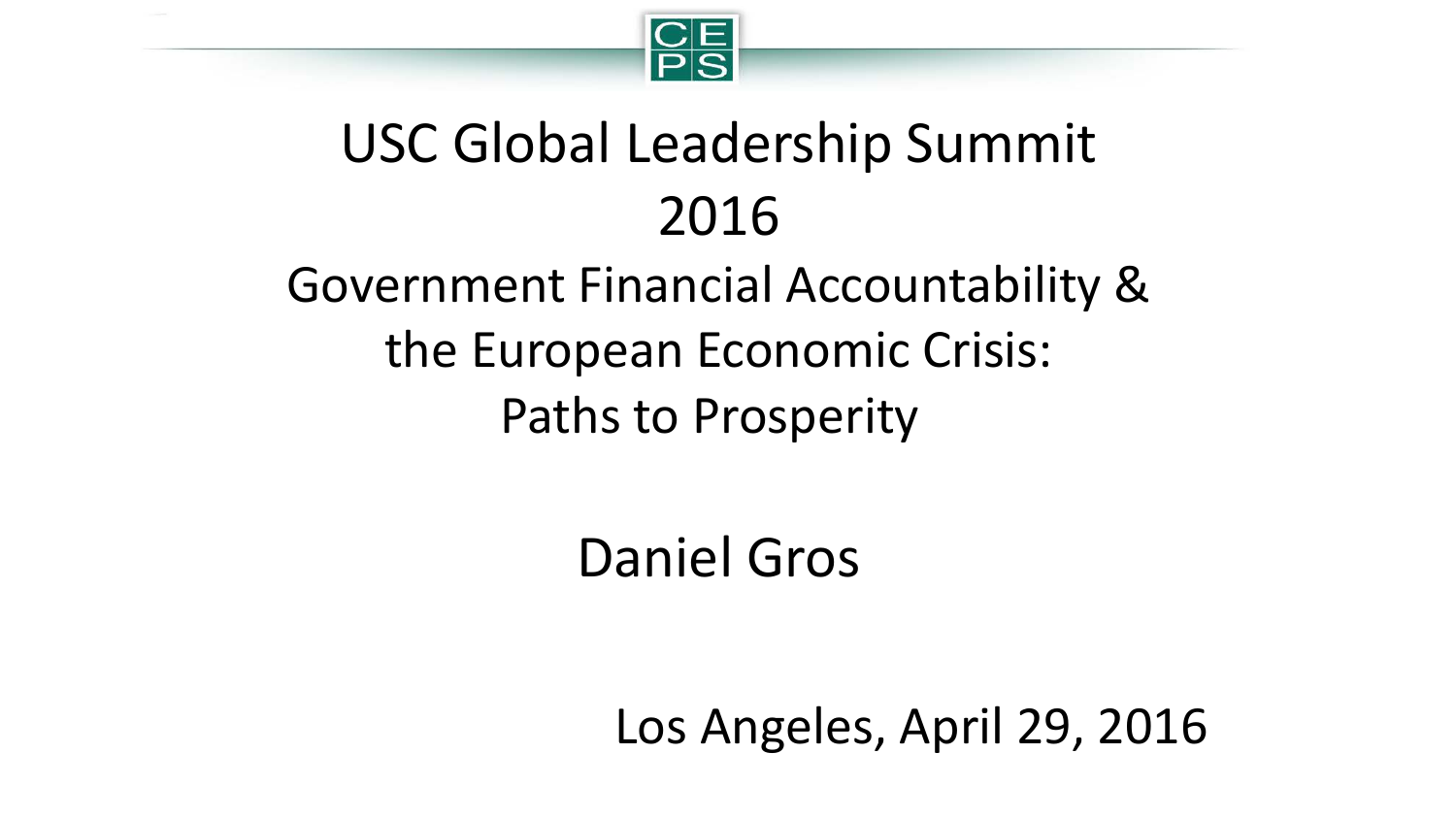

# CEPS Task Force on

Transparency and Fiscal Performance

Purpose:

- •Only few EU Member States prepare balance sheets of their governments.
- EU has strong interest in transparency and better measures of fiscal performance.
- => Opportunity to get EU on board to push Member States to become more transparent and prepare balance sheets.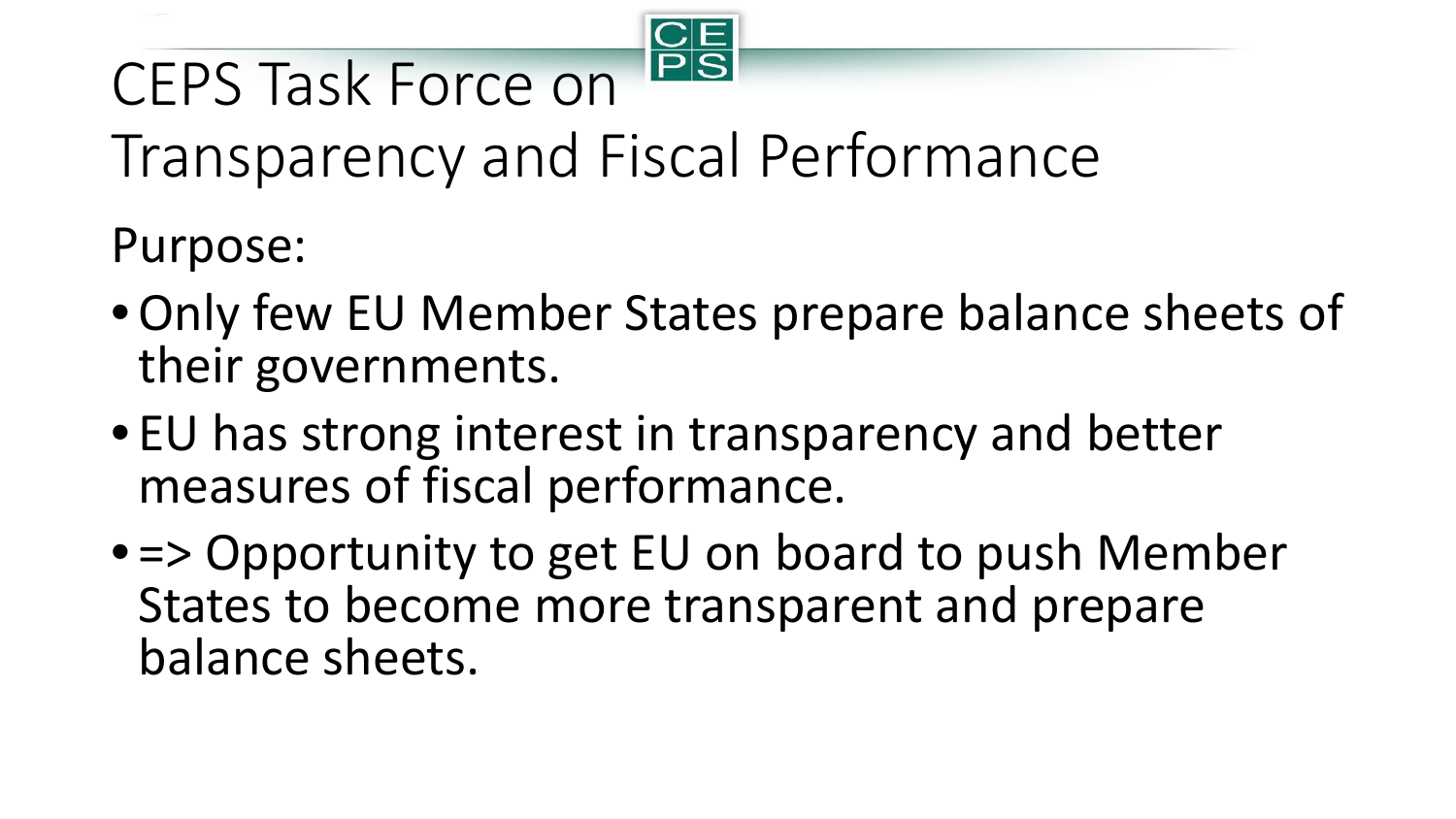

## Background to CEPS Task Force

- National policy makers often resist transparency (especially concerning management of public assets).
- They are often not familiar with balance sheet concepts.
- Finance Ministries fear the additional work load.
- = > Great resistance to produce meaningful balance sheets although utility of concept is often recognized.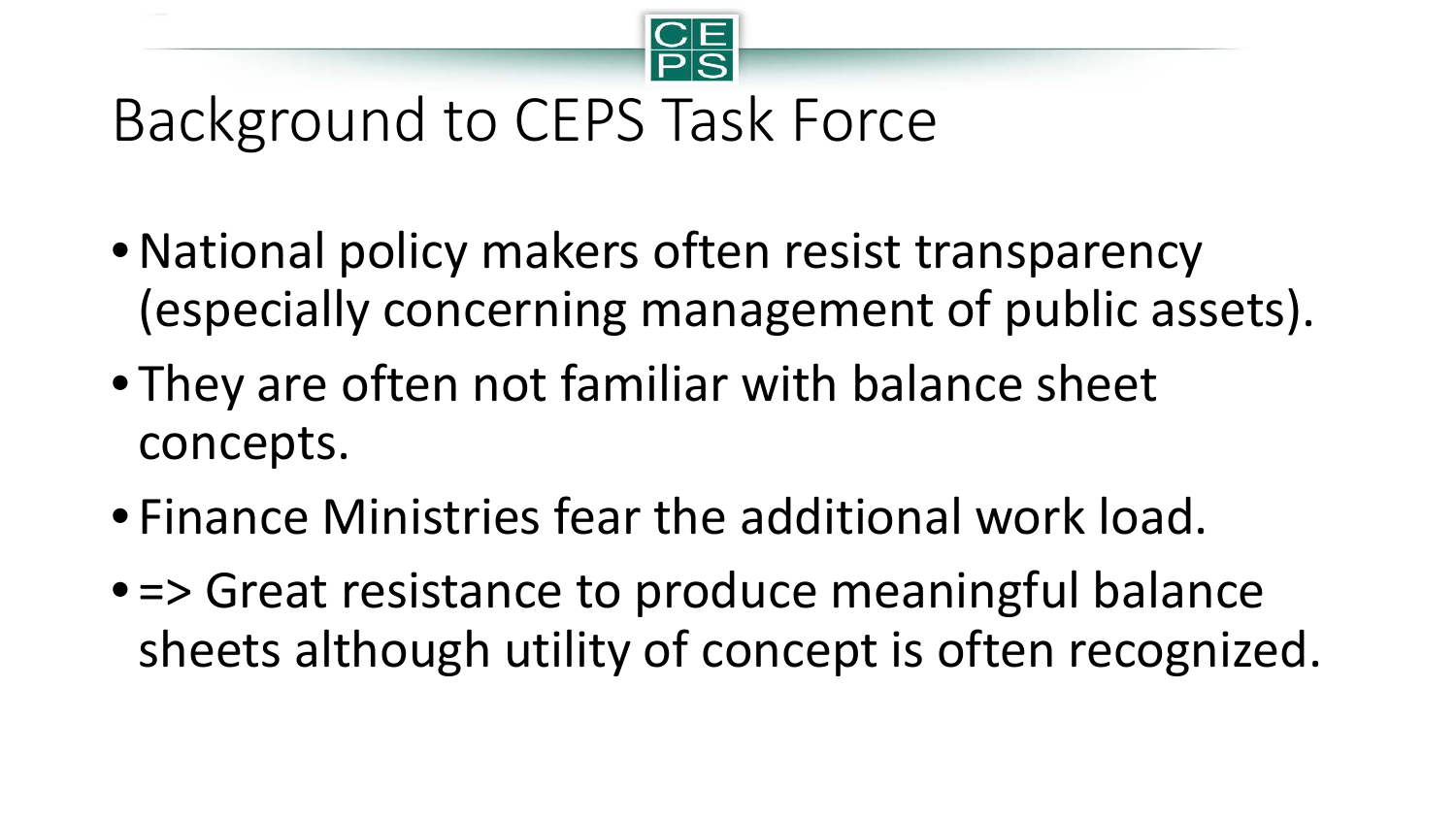

## Background to CEPS Task Force

EU institutions have different incentives:

- They need transparency (of national fiscal situations).
- Balance sheets can provide an alternative to the flow based indicators of the SGP (in particular the debt level, which is measured gross).
- The additional work load is for others.
- => Easier to advance the idea at EU than at national level.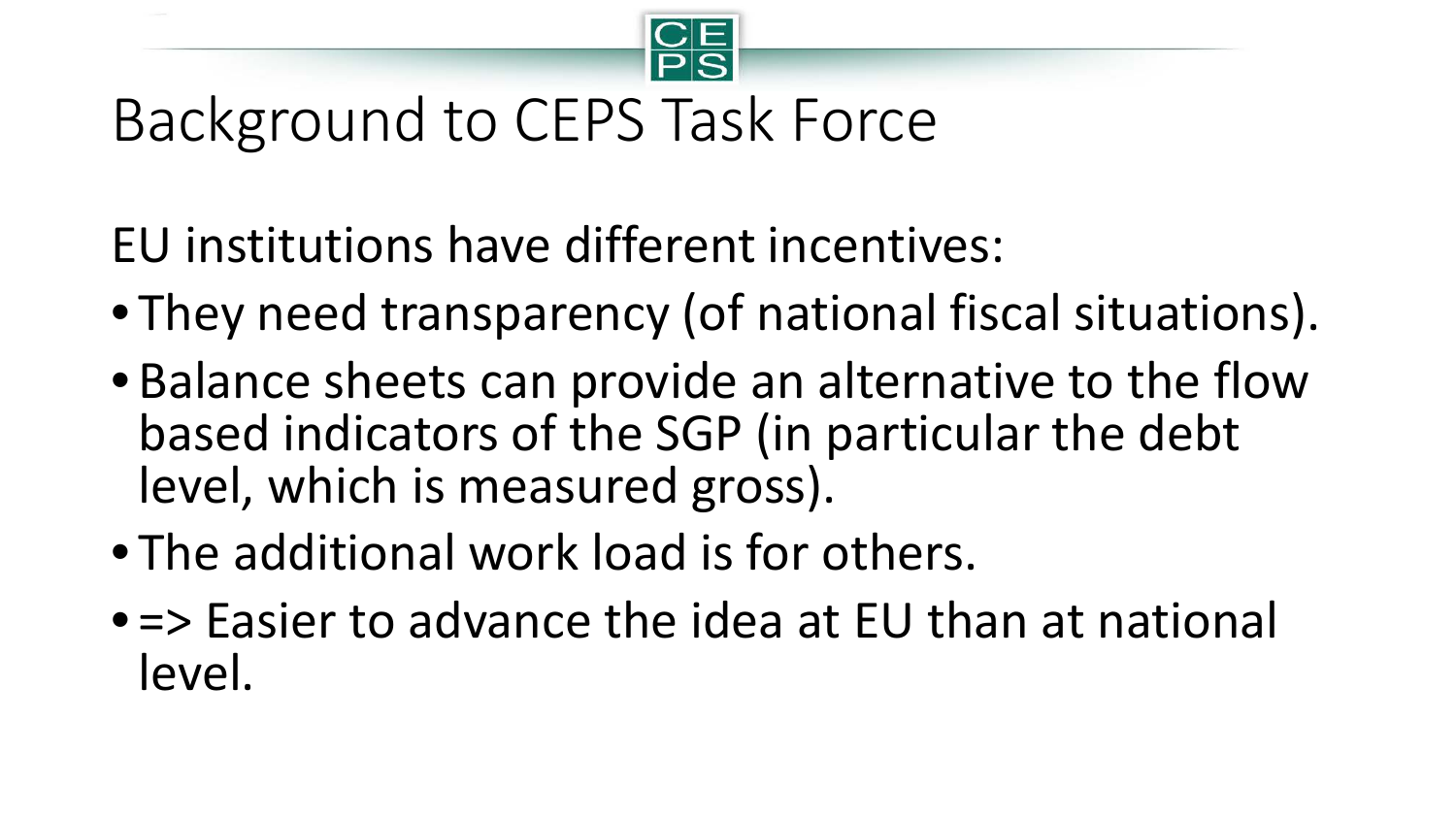

## How does CEPS Task Force work?

- •Get three constituencies together which influence EU decision making.
- The EU institutions and national policy makers.
- Independent, often academic, experts.
- Industry representatives.
- = > Recommendations supported from such a diversified group can influence EU decisions.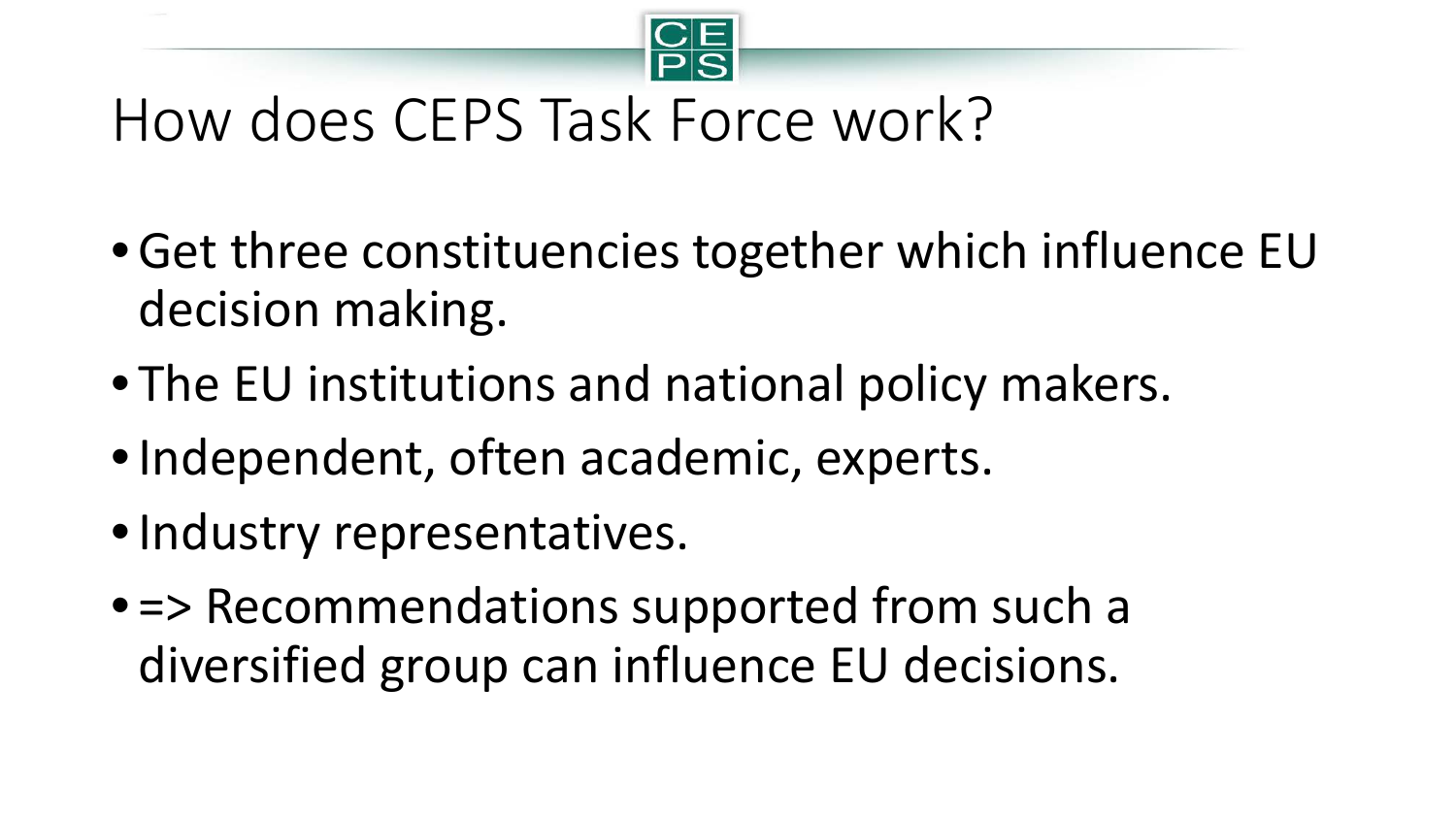

#### How does CEPS Task Force work?

- Practical issues:
- 3-4 meetings to discuss substance in detail, hearing different point of views (economists, accountants, lawyers, etc.).
- Substantive contributions by all members.
- Members participate in personal capacity, not as representatives of national or other points of views.
- => Key output is final Report and its recommendations.